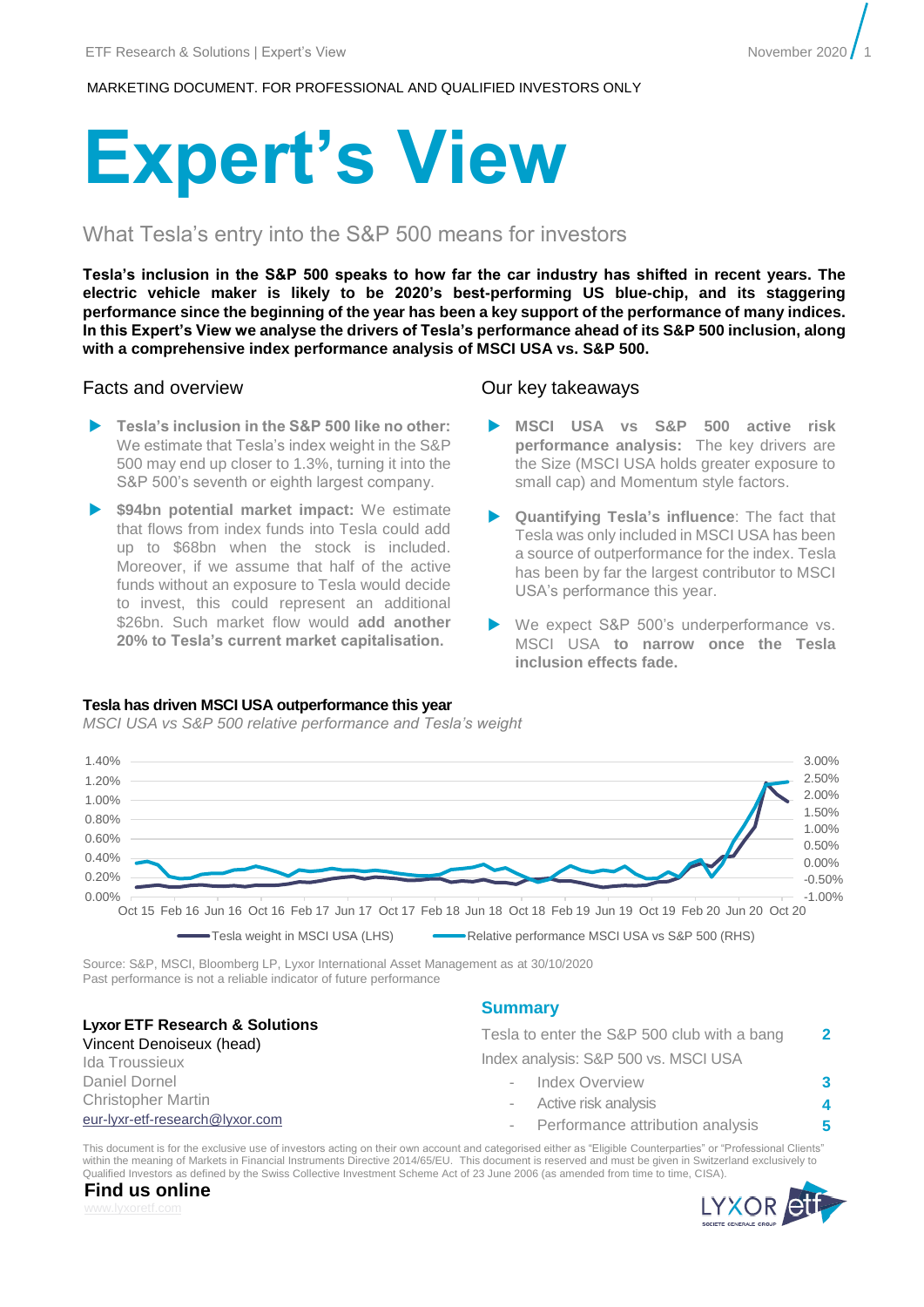# Tesla to enter the S&P 500 club with a bang

The announcement that leading electric vehicle maker Tesla will enter the S&P 500 on 21 December has held markets' attention. Firms included in the S&P 500 index usually exhibit a large increase in earnings, appreciation in market value, and positive price momentum in the period ahead of the index inclusion.

Expectations about Tesla's inclusion have certainly supported some of the more than six-fold stock rally since the beginning of the year. Many market participants will have to adjust their portfolios, including forced purchases for index-tracking investors and mutual funds. The more valuable the electric vehicle maker becomes the more shares index funds will have to buy.

# **Tesla will be in the S&P500's top 10**

*Tesla's estimated weight vs previous S&P 500 inclusions*



# **Index inclusion can be good for performance**

*Performance of notable S&P 500 candidates around inclusion day (in %, base date = inclusion day)*



Tesla estimated weight based on Tesla's free float/ S&P total market capitalisation. Cumulative weight of S&P 500's last 20 inclusions. All data based on stock weight on day of inclusion. Source: S&P, Bloomberg LP, Lyxor International Asset Management as of 24/11/2020 Past performance is not a reliable indicator of future performance

When Tesla's index announcement was made on 16 November, S&P estimated an index weighting around 1%. However, since then, Tesla's market capitalisation has soared by 38% and the company is now worth more than \$543bn, just shy of Berkshire Hathaway's \$547bn market capitalisation (data as at 25/11/2020). Based on Tesla's current free float, we estimate that its index weight in the S&P 500 may well end up closer to 1.3%, turning it immediately into the S&P 500's seventh or eighth largest company.

# \$94bn potential market impact

Index fund requirements to include stocks after inclusion can create additional price effects, particularly when a company is added to a popular market index. Many investors question the potential market impact of the announcement considering the steady growth in the passive investment industry over recent years, and the stock's staggering rally since the announcement of the inclusion.

# **Equity index funds' AuMs growth has been steady**

*Total AuMs of equity funds (in USD trn)*



Universe covered: Worldwide Open End funds & ETF ex FoF ex Feeder, Include Obsolete Funds. Sources: Morningstar, Lyxor International Asset Management, Data as at 24/11/2020. Past performance is not a reliable indicator of future returns.

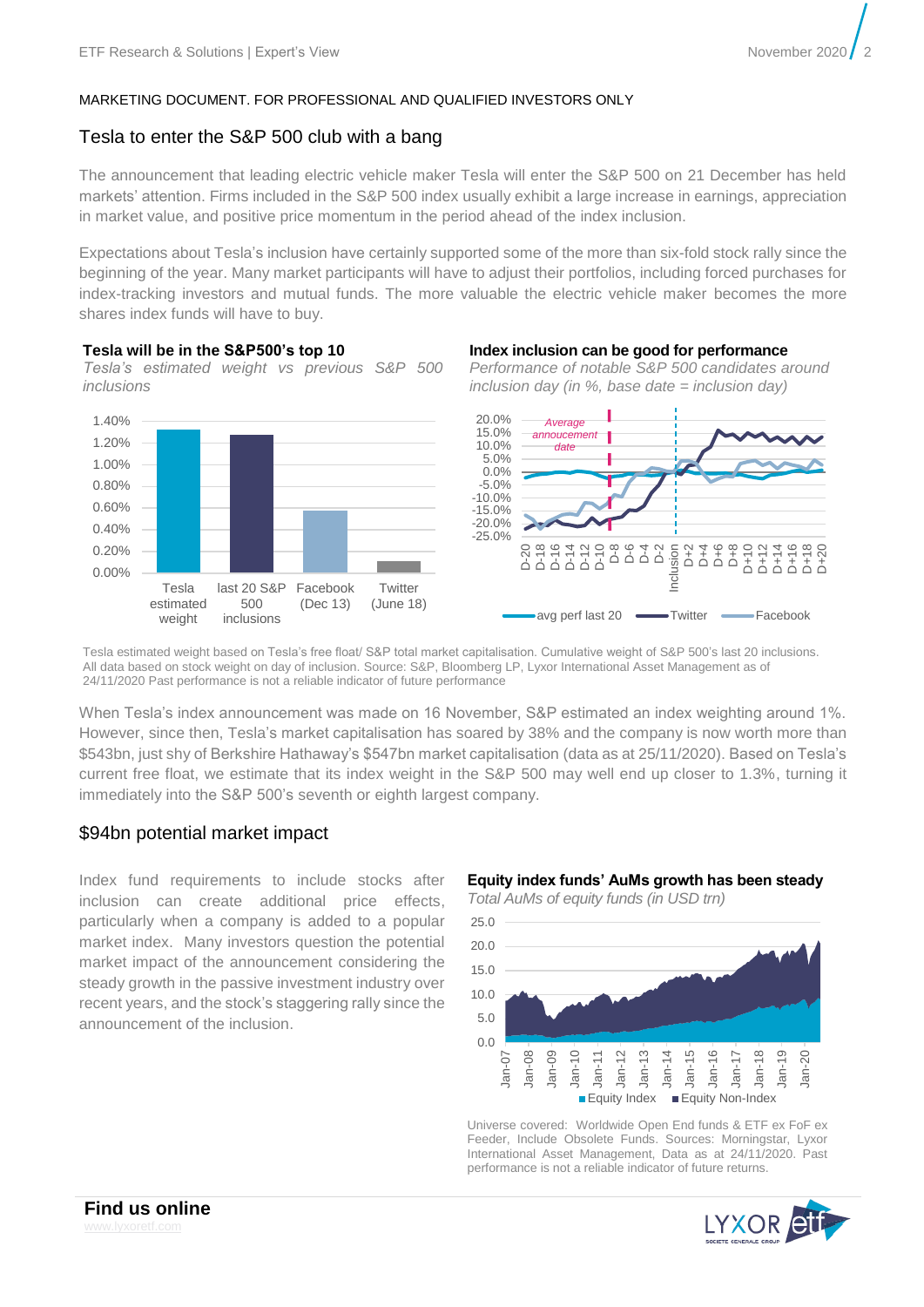Focusing on S&P 500's holdings, S&P DJI estimated in late 2019<sup>1</sup> that over \$11.2trn of assets were indexed or benchmarked to the S&P 500 alone, of which at least 40% were held by index funds or ETFs (\$4.6trn). This compares to less than 30% of total S&P 500 assets back in 2015. Between 2015 and 2019, index funds holdings of S&P 500 have more than doubled. Current holdings of funds tracking the S&P 500 can conservatively be estimated (excluding 2020's inflows) at around \$5.2trn, when considering the index 14.23% YTD total return.

Based on this data we estimate that flows from index funds into Tesla could add up to \$68bn when the stock is included (1.3% of \$5.2trn = \$68bn). Additionally, around \$6.6trn of funds are considered 'benchmarked' to the S&P 500. Out of a total of 1584 funds<sup>2</sup>, we find that 965 have currently no exposure to Tesla (61%). If we assume that half of the funds without an exposure to Tesla would decide to invest, this could represent an additional \$26 Bn (61%/ 2 \* \$6.6trn \* 1.3%).

Therefore, we estimate the total impact on Tesla's market capitalisation around \$94bn, roughly a fifth of its current market capitalisation.

# Index analysis: S&P 500 vs. MSCI USA

Tesla has been a part of the MSCI USA index since 2010. In this section we compare MSCI USA's performance with the S&P 500 to quantify the stock's influence on the overall index's performance.

# *Index overview*

# **Top 10 constituents** *in % market value*

| <b>Top 10 S&amp;P 500</b> |      |                         | <b>Top 10 MSCI USA</b> |  |  |
|---------------------------|------|-------------------------|------------------------|--|--|
| Apple Inc                 | 6.45 | Apple Inc               | 6.48                   |  |  |
| Microsoft Corp            | 5.65 | Microsoft Corp          | 5.01                   |  |  |
| Amazon.com Inc            | 4.77 | Amazon.com Inc          | 4.42                   |  |  |
| Alphabet Inc              | 3.55 | Alphabet Inc            | 3.35                   |  |  |
| Facebook Inc              | 2.33 | Facebook Inc            | 2.17                   |  |  |
| Berkshire Hathaway Inc    | 1.48 | Johnson & Johnson       | 1.24                   |  |  |
| Johnson & Johnson         | 1.33 | Procter & Gamble Co/The | 1.17                   |  |  |
| Procter & Gamble Co/The   | 1.26 | NVIDIA Corp             | 1.06                   |  |  |
| <b>NVIDIA Corp</b>        | 1.14 | Visa Inc                | 1.05                   |  |  |
| Visa Inc                  | 1.13 | JPMorgan Chase & Co     | 1.03                   |  |  |

# **Comparable sector breakdown**

*GICS sectors Level 1 breakdown, in % market value*



Source: S&P, MSCI, Bloomberg LP, Lyxor International Asset Management as at 30/10/2020 Past performance is not a reliable indicator of future performance

<sup>1</sup> S&P, "Annual Survey of Assets", 31/12/2019

<sup>2</sup> Source Bloomberg, Lyxor Asset Management, data as at 26/11/2020. Analysis based on Bloomberg data on Equity funds with AUM > 100 M, with US as geographic focus.



**Find us online**

 $\overline{a}$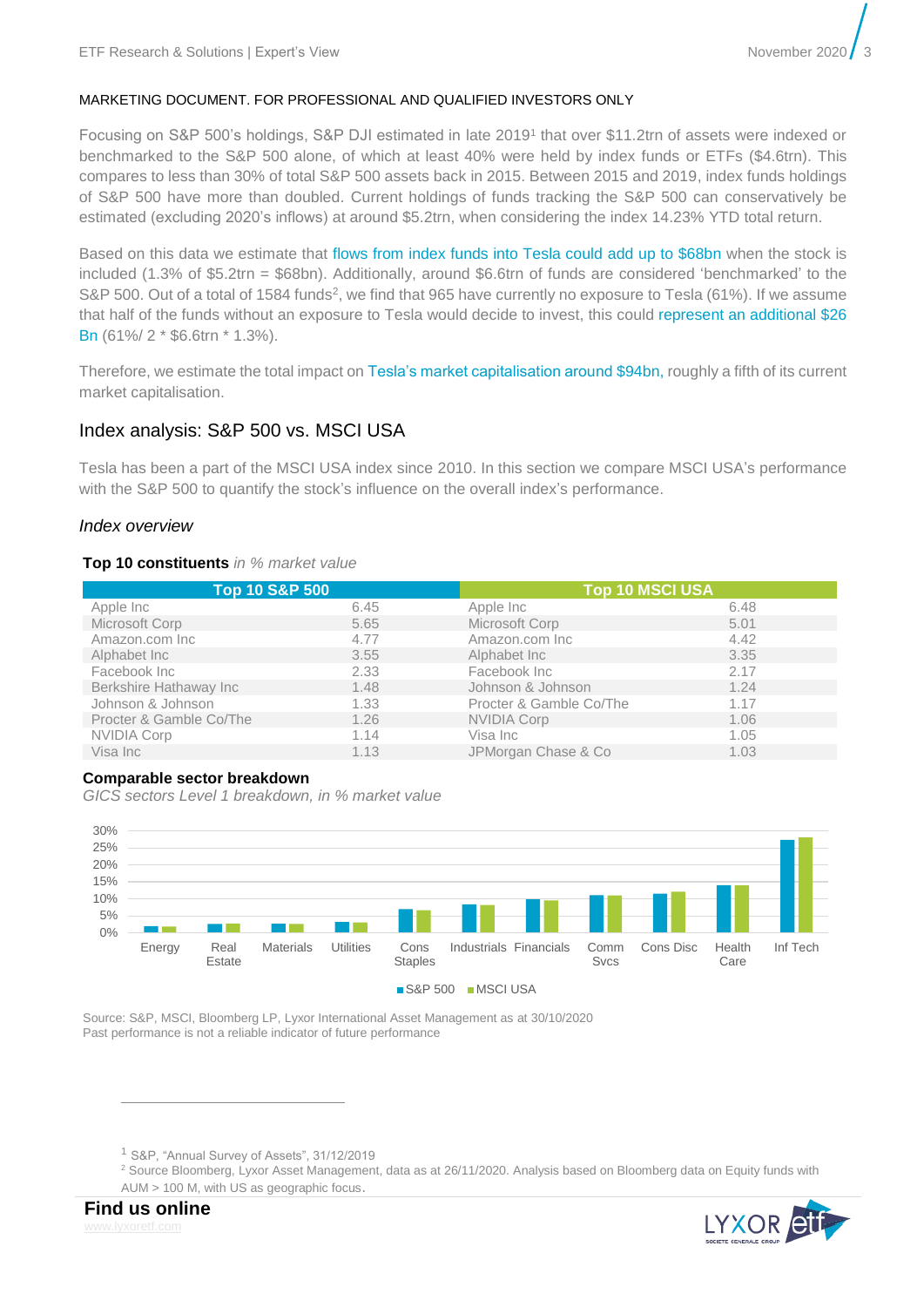# *Active risk analysis*

# **Active risk decomposition<sup>3</sup>**

*MSCI USA vs S&P 500 in %*



# **Momentum and size have been key drivers in MSCI USA's performance**

*Active style risk decomposition, in %*



Source: S&P, Bloomberg LP, Lyxor International Asset Management as of 30/10/2020 Past performance is not a reliable indicator of future performance

<sup>3</sup> Ex-ante Tracking error, more details available in the Glossary p.7 ("Active Risk decomposition analysis")

# **Tesla is the main contributor to the Non-Factor bucket of the active risk by far**

*Active risk decomposition by single stock, in %*

**Find us online**



Source: S&P, Bloomberg LP, Lyxor International Asset Management as of 30/10/2020 Past performance is not a reliable indicator of future performance

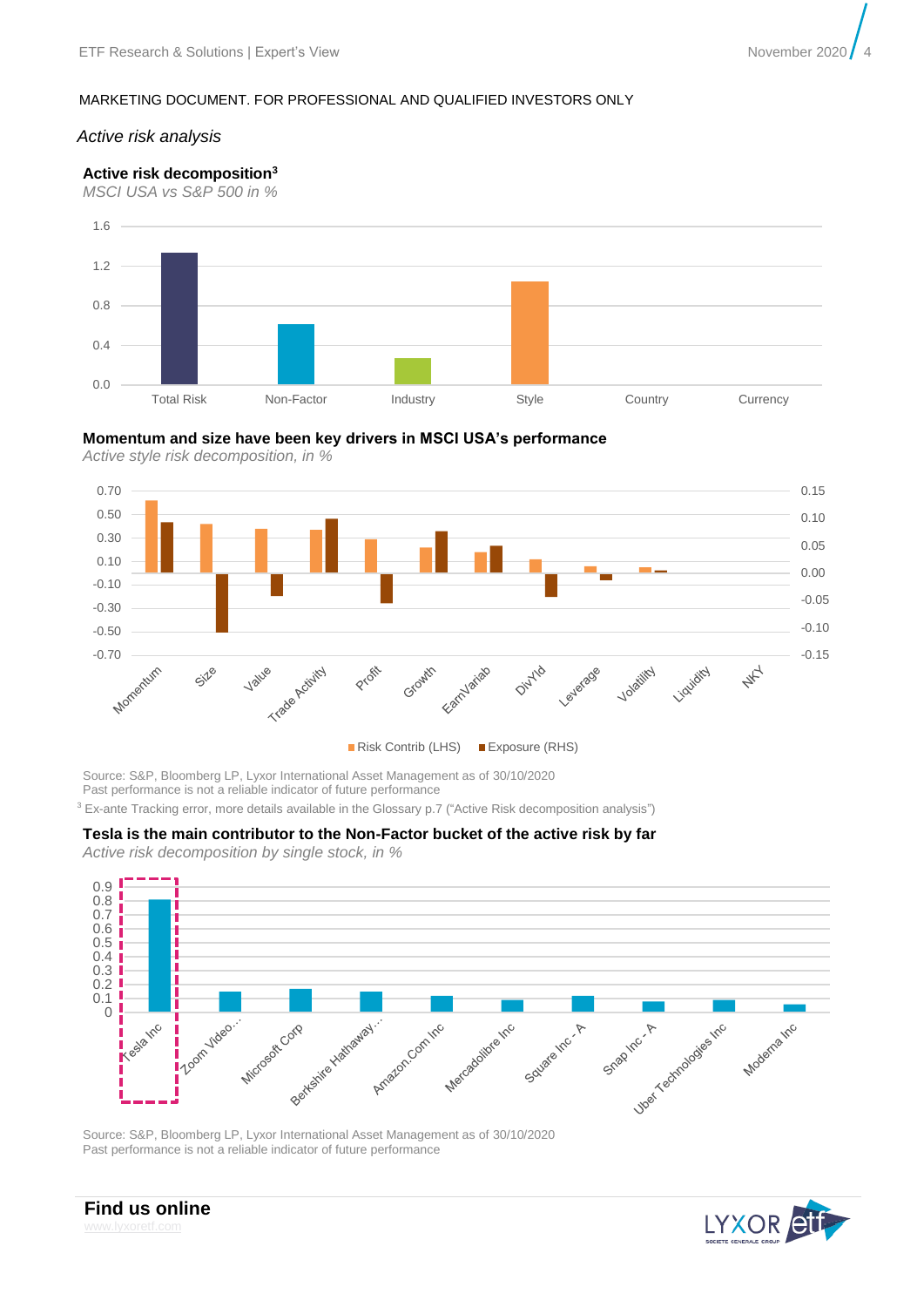# *Performance attribution analysis*

# MSCI USA **Performance attribution by components**

*GICS Sector Level 1 performance attribution, in % Top 10 positive contrital* 

|                    | <b>Allocation</b> | <b>Selection</b> | <b>Total</b> |
|--------------------|-------------------|------------------|--------------|
| <b>Total</b>       | 0.20              | 2.01             | 2.20         |
| Cons Disc          | 0.08              | 1.04             | 1.13         |
| Inf Tech           | 0.04              | 0.45             | 0.48         |
| Health Care        | 0.01              | 0.24             | 0.25         |
| Comm Sycs          | 0.00              | 0.24             | 0.24         |
| Energy             | 0.10              | 0.00             | 0.11         |
| Industrials        | $-0.01$           | 0.12             | 0.11         |
| Cons Staples       | 0.01              | $-0.01$          | 0.00         |
| <b>Materials</b>   | $-0.01$           | 0.00             | $-0.01$      |
| <b>Utilities</b>   | 0.01              | $-0.02$          | $-0.01$      |
| Financials         | 0.00              | $-0.03$          | $-0.03$      |
| <b>Real Estate</b> | $-0.03$           | $-0.04$          | $-0.07$      |

|                                     | Avg<br>wgt in<br><b>Index</b> | Avg wgt<br>diff. | <b>Total</b><br>return | <b>Active</b><br>return |
|-------------------------------------|-------------------------------|------------------|------------------------|-------------------------|
| <b>Tesla Inc</b>                    | 0.62                          | 0.62             | 0.00                   | 1.02                    |
| Square Inc                          | 0.13                          | 0.13             | 0.00                   | 0.16                    |
| MercadoLibre Inc                    | 0.14                          | 0.14             | 0.00                   | 0.12                    |
| DexCom Inc                          | 0.11                          | 0.03             | $-23.11$               | 0.09                    |
| Snap Inc                            | 0.06                          | 0.06             | 0.00                   | 0.08                    |
| Twilio Inc                          | 0.08                          | 0.08             | 0.00                   | 0.08                    |
| Zoom Video<br>Communications<br>Inc | 0.09                          | 0.09             | 0.00                   | 0.07                    |
| <b>Berkshire</b><br>Hathaway Inc    | 0.99                          | $-0.53$          | 0.23                   | 0.07                    |
| <b>Trade Desk</b><br>Inc/The        | 0.04                          | 0.04             | 0.00                   | 0.07                    |
| DocuSign Inc                        | 0.08                          | 0.08             | 0.00                   | 0.06                    |

Source: S&P, Bloomberg LP, Lyxor International Asset Management as at 30/10/2020

Past performance is not a reliable indicator of future performance

1. Total takes into account Allocation and Selection effect but also the Currency effect

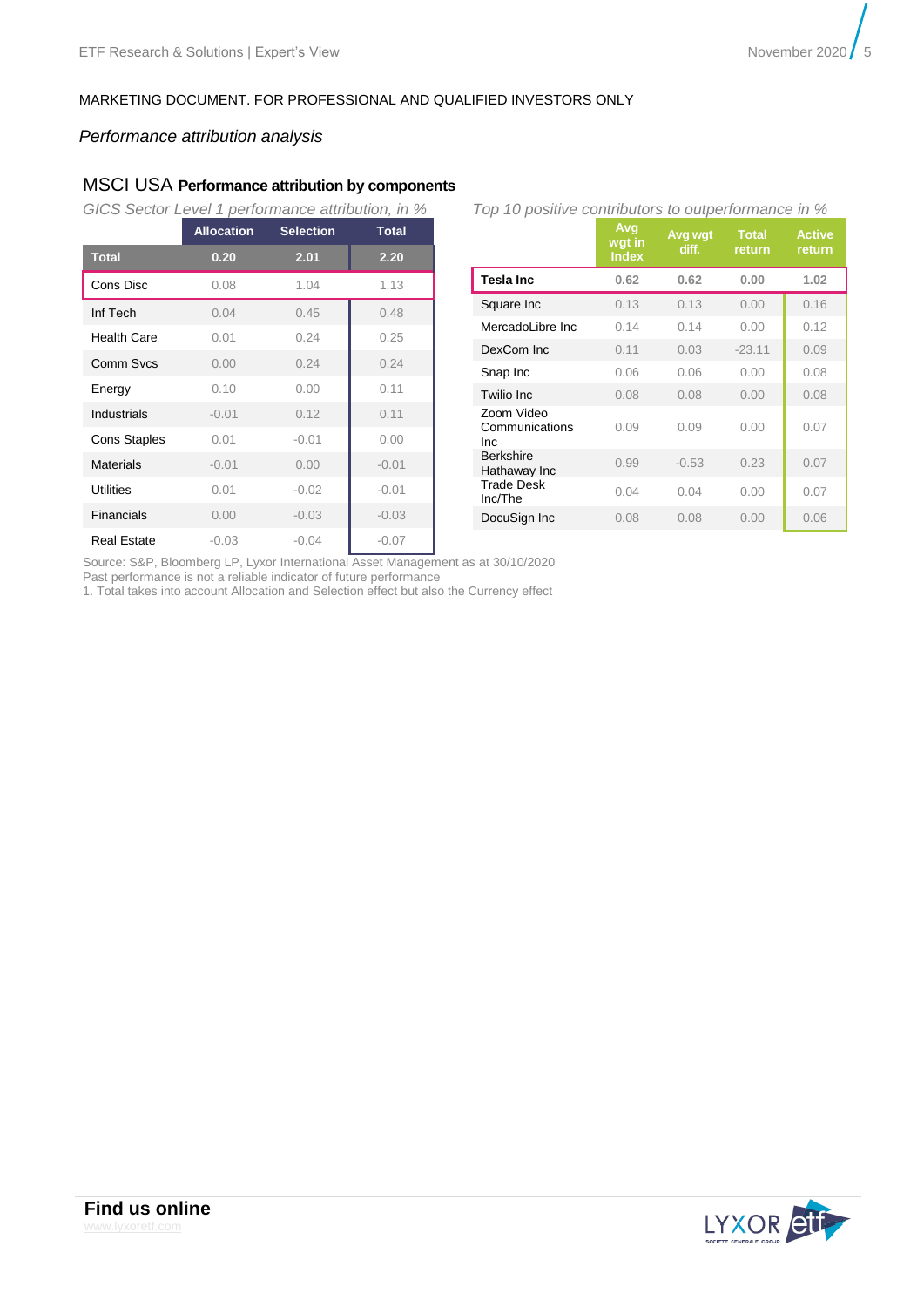# Glossary

# **Active Risk decomposition analysis**

Analysis of the index ex-ante risk (i.e. predicted tracking error). Tracking errors are annualised volatilities of active returns, expressed in percentages. The analysis can give two sets of information:

- It can decompose this tracking error into isolated tracking errors (Risk contributions) attributed to different risk model factors and Non-factor (i.e. stock picking). The factors used are driven by the risk model of choice. Generally speaking, for equities these include the market, country, industry and style factors. For fixed income, these include curve and spread factors. For global portfolios, it also includes currency factors.
- It can also give you the active exposure of the index to a specific factor.

This analysis can be drilled down into sub factors (see Style sub factors definition below).

# **Total return performance attribution**

Allocation effect: active return that can be attributed to asset allocation bets (e.g. under or overweighting a specific sector). It is the difference between the portfolio and benchmark sector weights times the difference between the benchmark and the benchmark total return.

Currency effect: active return that can be attributed to currency allocation bets (e.g. under or overweighting a currency).

Selection effect: active return that can be attributed to security selection within a specific sector (e.g. choosing different securities within a grouping from those in the benchmark). It is the difference between the portfolio and benchmark sectorial returns times the benchmark sector weights.

Interaction effect: active return that can be attributed to simultaneously making both an allocation and security selection bet. In this analysis, this term is added to allocation effect for simplicity purposes.

Residual: the unexplained segment of the relative excess return between the index and the benchmark (e.g. not explained by the attribution performance).

Total attribution: total active return. It is equal to the sum of the allocation, selection, intersection and currency effects.

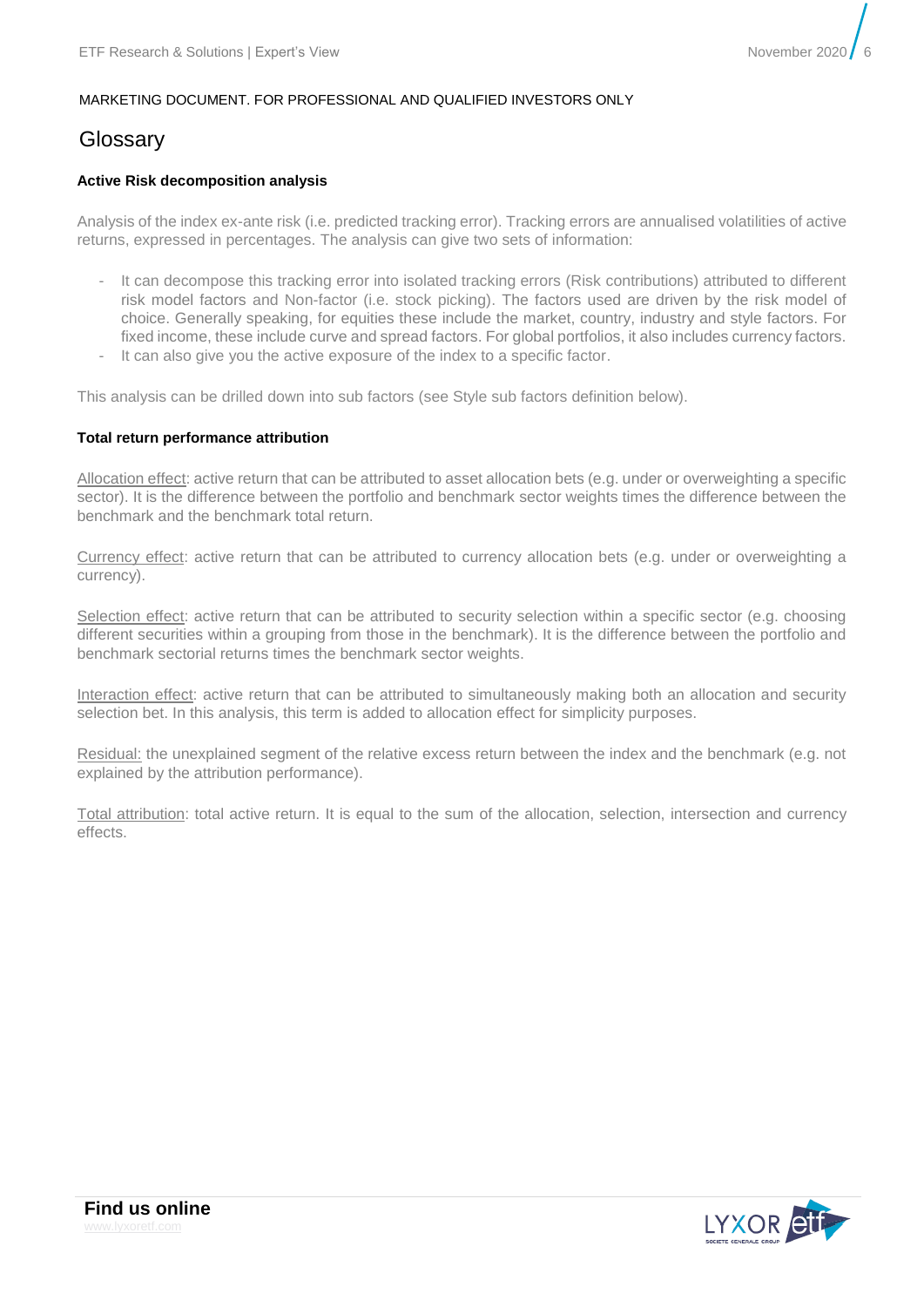# **Bloomberg Style sub factors definitions**

| <b>Style factor</b>                         | <b>Definition</b>                                                                                                                                                      | <b>Calculation</b>                                                                                                                                                                                                                                                                                                                                                                                                                                                                                         |
|---------------------------------------------|------------------------------------------------------------------------------------------------------------------------------------------------------------------------|------------------------------------------------------------------------------------------------------------------------------------------------------------------------------------------------------------------------------------------------------------------------------------------------------------------------------------------------------------------------------------------------------------------------------------------------------------------------------------------------------------|
| <b>Momentum</b>                             | Separates stocks that have outperformed over<br>the past year and those that have<br>underperformed.                                                                   | Cumulative return over one year (averaged), skipping the<br>most recent two weeks to mitigate the price reversal<br>effect.                                                                                                                                                                                                                                                                                                                                                                                |
| Value                                       | Composite metric that differentiates "rich" and<br>"cheap" stocks. Bloomberg combines<br>fundamental and analyst consensus data<br>to calculate this factor.           | Combination of the following descriptors:<br>· Book to Price (13%)<br>• Earnings to Price (19%)<br>• Cash Flow to Price (18%)<br>• Sales / EV (10%)<br>• EBITDA / EV (21%)<br>• Forecast Earnings to Price (19%)                                                                                                                                                                                                                                                                                           |
| Dividend Yield (DivYld)                     | Another dimension of value, but distinct enough<br>to be a standalone factor.                                                                                          | Most recently announced net dividend (annualised)<br>divided by the current market price.                                                                                                                                                                                                                                                                                                                                                                                                                  |
| <b>Size</b>                                 | Composite metric distinguishing between large<br>and small stocks.                                                                                                     | Combination of the following descriptors:<br>• log(Market Capitalisation) (31%)<br>$\cdot$ log(Sales) (34%)<br>• log(Total Assets) (35%)                                                                                                                                                                                                                                                                                                                                                                   |
| <b>Trading Activity</b>                     | Turnover based measure. Bloomberg focuses<br>on turnover which is trading volume normalised<br>by shares outstanding. This indirectly controls<br>for the Size effect. | The exponential weighted average (EWMA) of the<br>ratio of shares traded to shares outstanding (where the<br>average is over 2 years - 504 trading days).                                                                                                                                                                                                                                                                                                                                                  |
| <b>Earnings Variability</b><br>(EarnVariab) | Gauges how consistent earnings, cash flows,<br>and sales have been in recent years.                                                                                    | Combination of the following descriptors:<br>• Earnings Volatility to Total Assets (34%)<br>• Cash Flow Volatility to Total Assets (35%)<br>• Sales Volatility to Total Assets (31%)                                                                                                                                                                                                                                                                                                                       |
| <b>Profitability (Profit)</b>               | Studies firms' profit margins to differentiate<br>between money makers and money losers.                                                                               | Combination of the following descriptors:<br>• Return on Equity (26%)<br>• Return on Assets (28%)<br>• Return on Capital Employed (28%)<br>• EBITDA Margin (18%)                                                                                                                                                                                                                                                                                                                                           |
| Volatility                                  | Differentiates more volatile stocks and less<br>volatile ones by<br>quantifying "volatile" from several different<br>angles.                                           | Combination of the following descriptors:<br>. Rolling Volatility = Return volatility over latest 252<br>trading days (29%)<br>• Rolling CAPM Beta = Regression coefficient from<br>the rolling window regression of stock returns on local<br>index returns (18%)<br>• Historical Sigma = Residual volatility from the rolling<br>window regression of stock returns on local<br>index returns (28%)<br>• Cumulative Range = The ratio of maximum and<br>minimum stock price over the previous year (25%) |
| Growth                                      | Aims to capture the difference between high<br>and low growers by using historical fundamental<br>and forward-looking analyst data.                                    | Combination of the following descriptors:<br>• Total Asset Growth (23%)<br>· Sales Growth (25%)<br>• Earnings Growth (18%)<br>• Forecast of Earnings Growth (14%)<br>• Forecast of Sales Growth (20%)                                                                                                                                                                                                                                                                                                      |
| Leverage                                    | Composite metric to gauge a firm's level of<br>leverage.                                                                                                               | Combination of the following descriptors:<br>• Book Leverage (34%)<br>• Market Leverage (33%)<br>• Debt to Total Assets (33%)                                                                                                                                                                                                                                                                                                                                                                              |

Source: Bloomberg, Lyxor International Asset Management. For illustrative purpose only

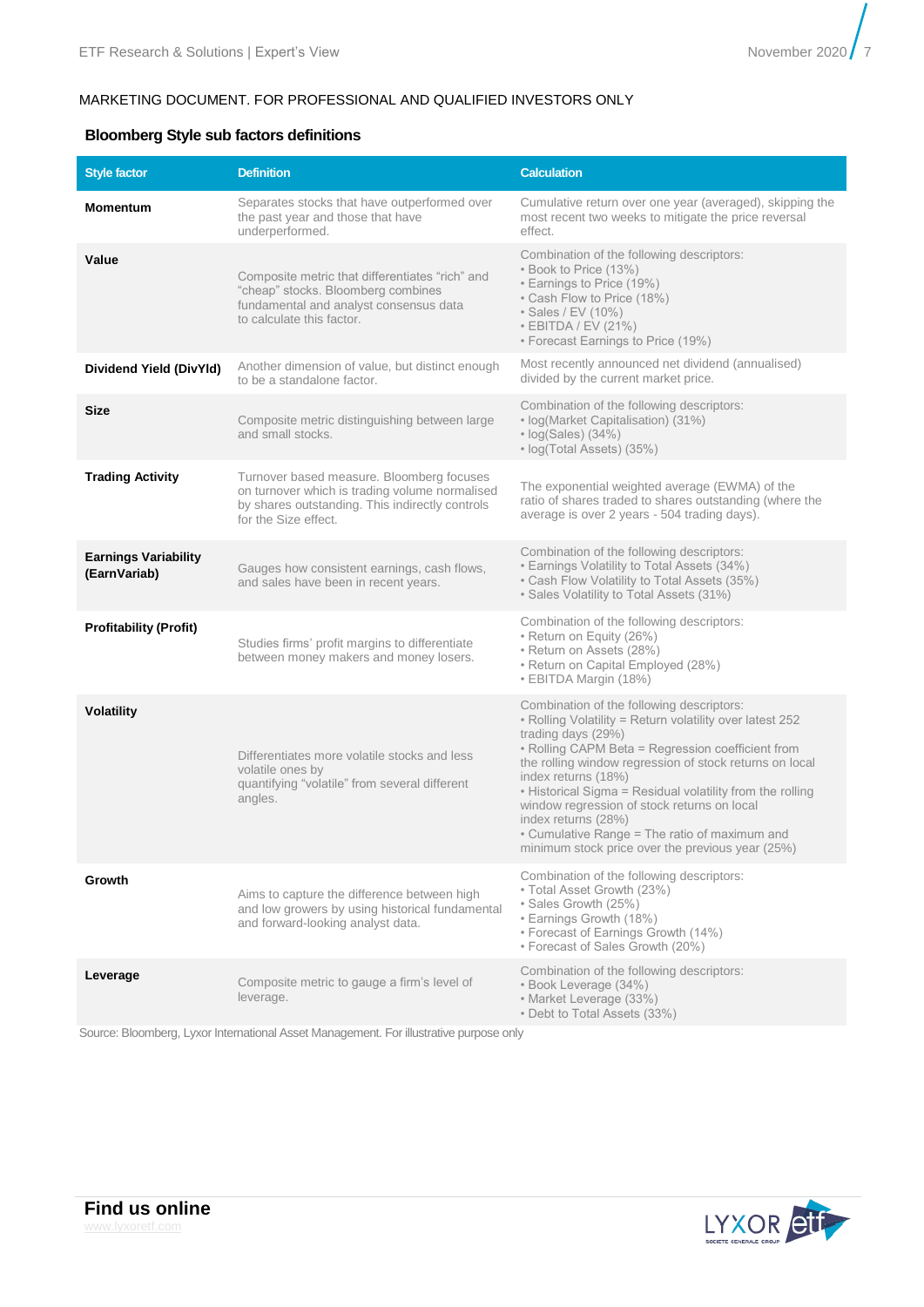# **Knowing your risk**

It is important for potential investors to evaluate the risks described below and in the fund prospectus on our website www.lyxoretf.com

## Capital at risk

ETFs are tracking instruments: Their risk profile is similar to a direct investment in the Underlying index. Investors' capital is fully at risk and investors may not get back the amount originally invested.

### Replication risk

The fund objectives might not be reached due to unexpected events on the underlying markets which will impact the index calculation and the efficient fund replication.

## Counterparty risk

With synthetic ETFs, investors are exposed to risks resulting from the use of an OTC swap with Societe Generale. In-line with UCITS guidelines, the exposure to Société Générale cannot exceed 10% of the total fund assets. Physically replicated ETFs may have counterparty risk if they use a securities lending programme

## Underlying risk

The Underlying index of a Lyxor ETF may be complex and volatile. For example, when investing in commodities, the Underlying index is calculated with reference to commodity futures contracts exposing the investor to a liquidity risk linked to costs such as cost of carry and transportation. ETFs exposed to Emerging Markets carry a greater risk of potential loss than investment in Developed Markets as they are exposed to a wide range of unpredictable Emerging Market risks.

## Currency risk

ETFs may be exposed to currency risk if the ETF is denominated in a currency different to that of the Underlying index they are tracking. This means that exchange rate fluctuations could have a negative or positive effect on returns.

## Liquidity risk

Liquidity is provided by registered market-makers on the respective stock exchange where the ETF is listed, including Societe Generale. On exchange, liquidity may be limited as a result of a suspension in the underlying market represented by the Underlying index tracked by the ETF; a failure in the systems of one of the relevant stock exchanges, or other market-maker systems; or an abnormal trading situation or event.

### Concentration risk

Thematic and Smart Beta ETFs select stocks or bonds for their portfolio from the original benchmark index. Where selection rules are extensive it can lead to a more concentrated portfolio where risk is spread over fewer stocks than the original benchmark.

### **S&P Dow Jones Indices disclaimer**

S&P Dow Jones Indices is an independent third party provider of investable indices. We do not sponsor, endorse, sell or promote any investment fund or other vehicle that is offered by third parties. The views and opinions of any third party speaker are his/her own and may not necessarily represent the views or opinions of S&P Dow Jones Indices or any of its affiliates.

Copyright © 2020 by S&P Dow Jones Indices LLC, a part of S&P Global. All rights reserved. Standard & Poor's ®, S&P 500 ® and S&P ® are registered trademarks of Standard & Poor's Financial Services LLC ("S&P"), a subsidiary of S&P Global. Dow Jones ® is a registered trademark of Dow Jones Trademark Holdings LLC ("Dow Jones"). Trademarks have been licensed to S&P Dow Jones Indices LLC. Redistribution, reproduction and/or photocopying in whole or in part are prohibited without written permission. This document does not constitute an offer of services in jurisdictions where S&P Dow Jones Indices LLC, Dow Jones, S&P or their respective affiliates (collectively "S&P Dow Jones Indices") do not have the necessary licenses. All information provided by S&P Dow Jones Indices is impersonal and not tailored to the needs of any person, entity or group of persons. S&P Dow Jones Indices receives compensation in connection with licensing its indices to third parties. Past performance of an index is not a guarantee of future results.

It is not possible to invest directly in an index. Exposure to an asset class represented by an index is available through investable instruments based on that index. S&P Dow Jones Indices does not sponsor, endorse, sell, promote or manage any investment fund or other investment vehicle that is offered by third parties and that seeks to provide an investment return based on the performance of any index. S&P Dow Jones Indices makes no assurance that investment products based on the index will accurately track index performance or provide positive investment returns. S&P Dow Jones Indices LLC is not an investment advisor, and S&P Dow Jones Indices makes no representation regarding the advisability of investing in any such investment fund or other investment vehicle. A decision to invest in any such investment fund or other investment vehicle should not be made in reliance on any of the statements set forth in this document. Prospective investors are advised to make an investment in any such fund or other vehicle only after carefully considering the risks associated with investing in such funds, as detailed in an offering memorandum or similar document that is prepared by or on behalf of the issuer of the investment fund or other vehicle.



**Find us online**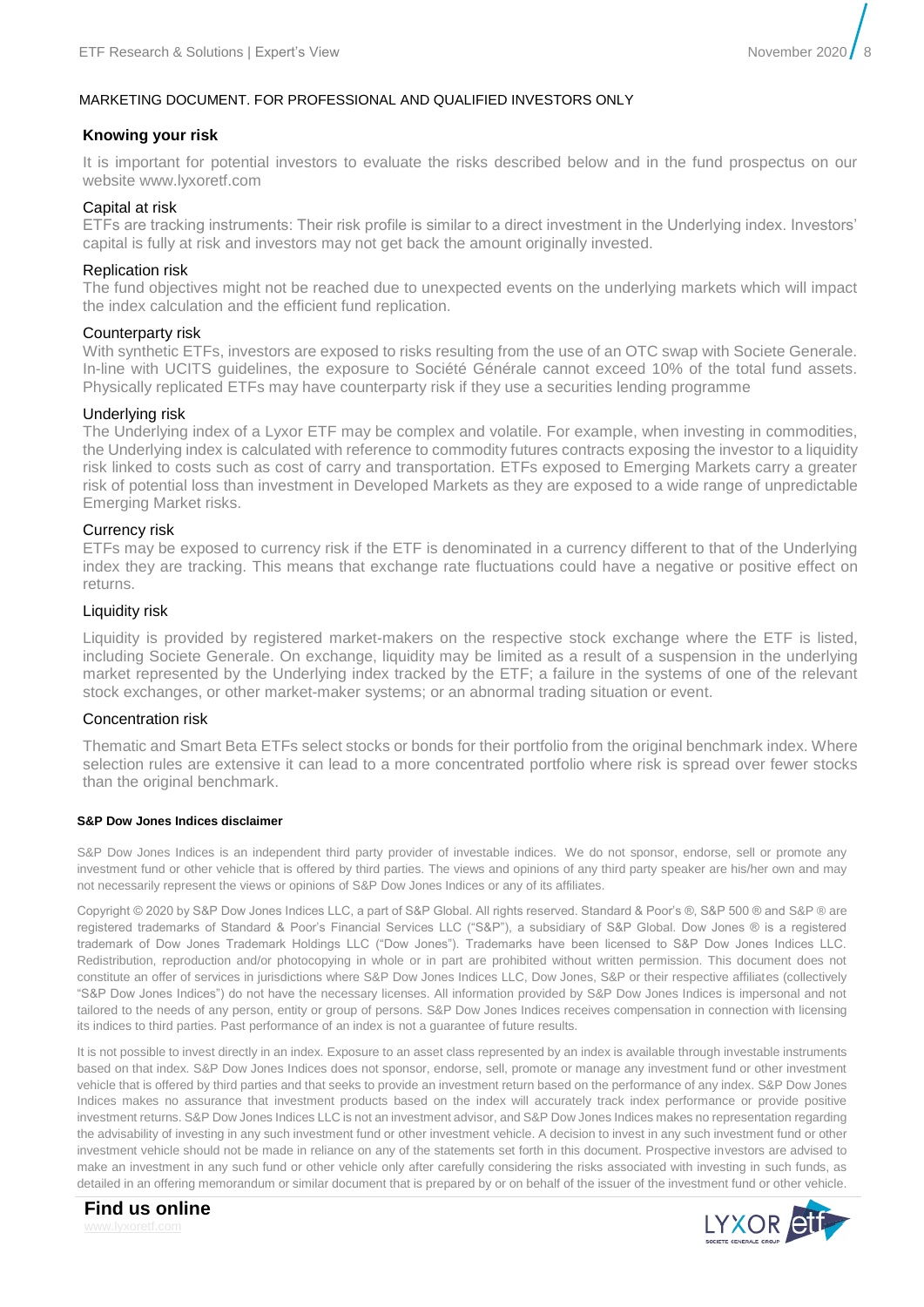Inclusion of a security within an index is not a recommendation by S&P Dow Jones Indices to buy, sell, or hold such security, nor is it considered to be investment advice.

These materials have been prepared solely for informational purposes based upon information generally available to the public and from sources believed to be reliable. No content contained in these materials (including index data, ratings, credit-related analyses and data, research, valuations, model, software or other application or output therefrom) or any part thereof (Content) may be modified, reverseengineered, reproduced or distributed in any form or by any means, or stored in a database or retrieval system, without the prior written permission of S&P Dow Jones Indices. The Content shall not be used for any unlawful or unauthorized purposes. S&P Dow Jones Indices and its third-party data providers and licensors (collectively "S&P Dow Jones Indices Parties") do not guarantee the accuracy, completeness, timeliness or availability of the Content. S&P Dow Jones Indices Parties are not responsible for any errors or omissions, regardless of the cause, for the results obtained from the use of the Content. THE CONTENT IS PROVIDED ON AN "AS IS" BASIS. S&P DOW JONES INDICES PARTIES DISCLAIM ANY AND ALL EXPRESS OR IMPLIED WARRANTIES, INCLUDING, BUT NOT LIMITED TO, ANY WARRANTIES OF MERCHANTABILITY OR FITNESS FOR A PARTICULAR PURPOSE OR USE, FREEDOM FROM BUGS, SOFTWARE ERRORS OR DEFECTS, THAT THE CONTENT'S FUNCTIONING WILL BE UNINTERRUPTED OR THAT THE CONTENT WILL OPERATE WITH ANY SOFTWARE OR HARDWARE CONFIGURATION. In no event shall S&P Dow Jones Indices Parties be liable to any party for any direct, indirect, incidental, exemplary, compensatory, punitive, special or consequential damages, costs, expenses, legal fees, or losses (including, without limitation, lost income or lost profits and opportunity costs) in connection with any use of the Content even if advised of the possibility of such damages.

S&P Global keeps certain activities of its various divisions and business units separate from each other in order to preserve the independence and objectivity of their respective activities. As a result, certain business units of S&P Global may have information that is not available to other business units. S&P Global has established policies and procedures to maintain the confidentiality of certain non-public information received in connection with each analytical process.

In addition, S&P Dow Jones Indices provides a wide range of services to, or relating to, many organizations, including issuers of securities, investment advisers, broker-dealers, investment banks, other financial institutions and financial intermediaries, and accordingly may receive fees or other economic benefits from those organizations, including organizations whose securities or services they may recommend, rate, include in model portfolios, evaluate or otherwise address.

## **MSCI disclaimer**

The MSCI indexes are the exclusive property of MSCI. MSCI and the MSCI index names are service mark(s) of MSCI or its affiliates and have been licensed for use for certain purposes by Lyxor International Asset Management. None of the MSCI parties makes any representation or warranty, express or implied, to the issuer or owners of this fund or any other person or entity regarding the advisability of investing in funds generally or in this fund particularly or the ability of any MSCI index to track corresponding stock market performance. MSCI or its affiliates are the licensors of certain trademarks, service marks and trade names and of the MSCI indexes which are determined, composed and calculated by MSCI without regard to this fund or the issuer or owners of this fund or any other person or entity. None of the MSCI par-ties has any obligation to take the needs of the issuer or owners of this fund or any other person or entity into consideration in determining, composing or calculating the MSCI indexes. None of the MSCI parties is responsible for or has participated in the determination of the timing of, prices at, or quantities of this fund to be issued or in the determination or calculation of the equation by or the consideration into which this fund is redeemable. Further, none of the MSCI parties has any obligation or liability to the issuer or owners of this fund or any other person or entity in connection with the administration, marketing or offering of this fund.

Although MSCI shall obtain information for inclusion in or for use in the calculation of the MSCI indexes from sources that MSCI considers reliable, none of the MSCI parties warrants or guarantees the originality, accuracy and/or the completeness of any MSCI index or any data included therein. None of the MSCI parties makes any warranty, express or implied, as to results to be obtained by the issuer of the fund, owners of the fund, or any other person or entity, from the use of any MSCI index or any data included therein. None of the MSCI parties shall have any liability for any errors, omissions or interruptions of or in connection with any MSCI index or any data included therein. Further, none of the MSCI parties makes any express or implied warranties of any kind, and the MSCI parties hereby expressly disclaim all warranties of merchantability and fitness for a particular purpose, with respect to each MSCI index and any data included therein. Without limiting any of the foregoing, in no event shall any of the MSCI parties have any liability for any direct, indirect, special, punitive, consequential or any other damages (including lost profits) even if notified of the possibility of such damages.

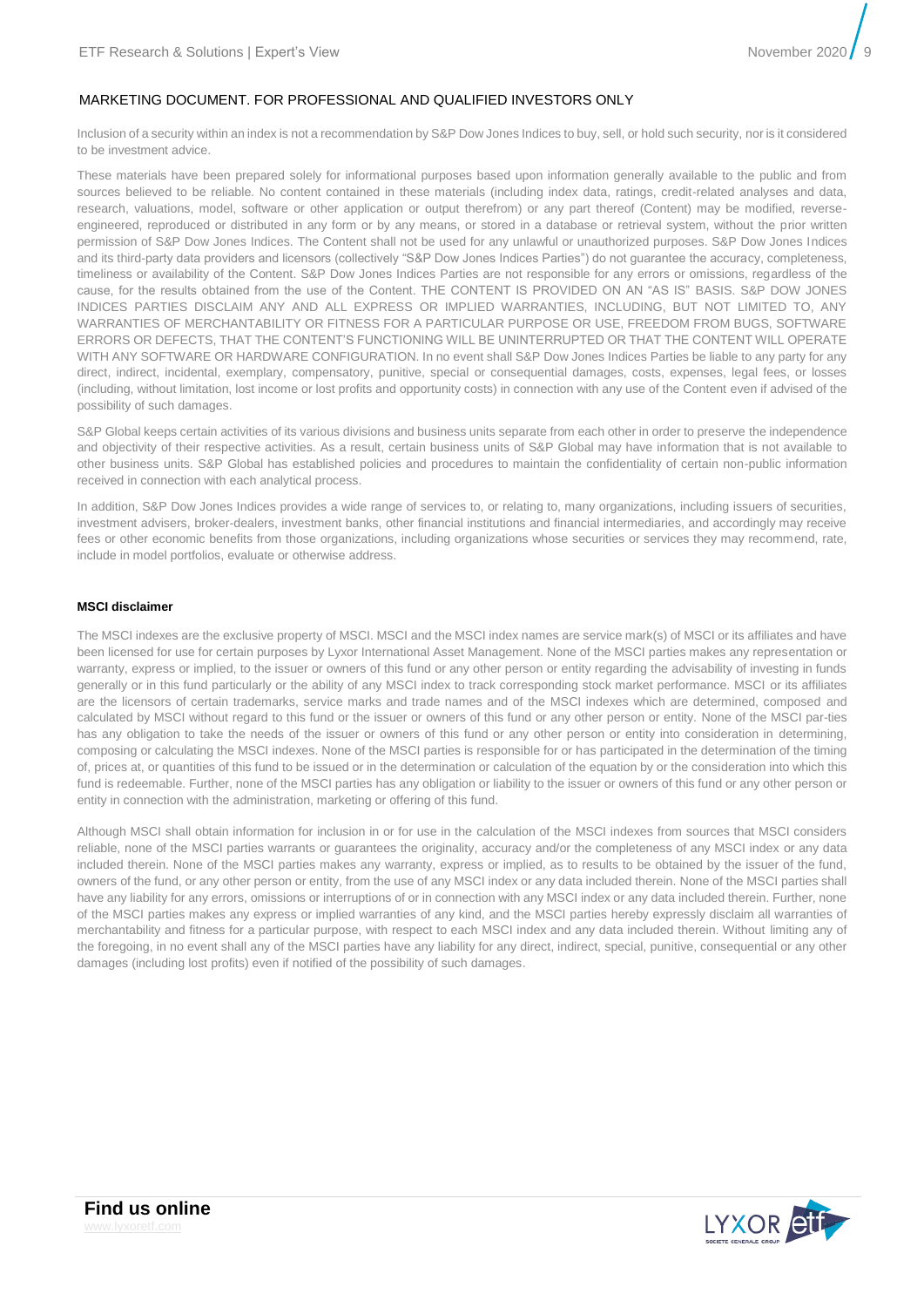### **Important information**

This message is a product of LIAM sales group and is not a product of LIAM Cross Asset Research Department. It is not intended for use by or targeted at retail clients. The circumstances in which this message has been produced are such that it may not be characterised as independent investment research and should be treated as a marketing communication even if it contains a research recommendation. For more, visit our global research disclosure website www.lyxoretf.com/compliance.

This document is for the exclusive use of investors acting on their own account and categorised either as "eligible counterparties" or "professional clients' within the meaning of markets in financial instruments directive 2014/65/EU. This communication is not directed at retail clients. Except in the UK, where the document is issued by Lyxor Asset Management UK LLP, which is authorized and regulated by the Financial Conduct Authority in the UK under Registration Number 435658, this document is issued by Lyxor International Asset Management (LIAM), a French management company authorized by the Autorité des marchés financiers and placed under the regulations of the UCITS (2014/91/EU) and AIFM (2011/61/EU) Directives. Société Générale is a French credit institution (bank) authorised by the Autorité de contrôle prudentiel et de résolution (the French Prudential Control Authority). Some of the funds described in this brochure are sub-funds of either Multi Units Luxembourg or Lyxor Index Fund, being both investment companies with Variable Capital (SICAV) incorporated under Luxembourg Law, listed on the official list of Undertakings for Collective Investment, and have been approved and authorised by the CSSF under Part I of the Luxembourg Law of 17th December 2010 (the "2010 Law") on Undertakings for Collective Investment in accordance with provisions of the Directive 2009/65/EC (the "2009 Directive") and subject to the supervision of the Commission de Surveillance du Secteur Financier (CSSF).

Alternatively, some of the funds described in this document are either (i) French FCPs (fonds commun de placement) or (ii) sub-funds of Multi Units France a French SICAV, both the French FCPs and sub-funds of Multi Units France are incorporated under the French Law and approved by the French Autorité des marchés financiers. Each fund complies with the UCITS Directive (2009/65/CE) and has been approved by the French Autorité des marchés financiers. Société Générale and Lyxor AM recommend that investors read carefully the "risk factors" section of the product's prospectus and Key Investor Information Document (KIID). The prospectus and the KIID are available in French on the website of the AMF (www.amf-france.org). The prospectus in English and the KIID in the relevant local language (for all the countries referred to, in this document as a country in which a public offer of the product is authorised) are available free of charge on Lyxoretf.com or upon request to client-services-etf@lyxor.com. The products are the object of market-making contracts, the purpose of which is to ensure the liquidity of the products on NYSE Euronext Paris, Deutsche Boerse (Xetra) and the London Stock Exchange, assuming normal market conditions and normally functioning computer systems. Units of a specific UCITS ETF managed by an asset manager and purchased on the secondary market cannot usually be sold directly back to the asset manager itself. Investors must buy and sell units on a secondary market with the assistance of an intermediary (e.g. a stockbroker) and may incur fees for doing so. In addition, investors may pay more than the current net asset value when selling them. Updated composition of the product's investment portfolio is available on www. lyxoretf.com.

In addition, the indicative net asset value is published on the Reuters and Bloomberg pages of the product and might also be mentioned on the websites of the stock exchanges where the product is listed. Prior to investing in the product, investors should seek independent financial, tax, accounting and legal advice. It is each investor's responsibility to ascertain that it is authorised to subscribe or invest into this product. This document together with the prospectus and/or more generally any information or documents with respect to or in connection with the Fund does not constitute an offer for sale or solicitation of an offer for sale in any jurisdiction (i) in which such offer or solicitation is not authorized. (ii) in which the person making such offer or solicitation is not qualified to do so, or (iii) to any person to whom it is unlawful to make such offer or solicitation. In addition, the shares are not registered under the U.S Securities Act of 1933 and may not be directly or indirectly offered or sold in the United States (including its territories or possessions) or to or for the benefit of a U.S Person (being a "United State Person" within the meaning of Regulation S under the Securities Act of 1933 of the United States, as amended, and/or any person not included in the definition of "Non-United States Person" within the meaning of Section 4.7 (a) (1) (iv) of the rules of the U.S. Commodity Futures Trading Commission.). No U.S federal or state securities commission has reviewed or approved this document and more generally any documents with respect to or in connection with the fund. Any representation to the contrary is a criminal offence. This document is of a commercial nature and not of a regulatory nature. This document does not constitute an offer, or an invitation to make an offer, from Société Générale, Lyxor Asset Management (together with its affiliates, Lyxor AM) or any of their respective subsidiaries to purchase or sell the product referred to herein. These funds include a risk of capital loss. .<br>The redemption value of this fund may be less than the amount initially invested. The value of this fund can go down as well as up and the return upon the investment will therefore necessarily be variable. In a worst-case scenario, investors could sustain the loss of their entire investment. This document is confidential and may be neither communicated to any third party (with the exception of external advisors on the condition that they themselves respect this confidentiality undertaking) nor copied in whole or in part, without the prior written consent of Lyxor AM or Société Générale. The obtaining of the tax advantages or treatments defined in this document (as the case may be) depends on each investor's particular tax status, the jurisdiction from which it invests as well as applicable laws. This tax treatment can be modified at any time. We recommend to investors who wish to obtain further information on their tax status that they seek assistance from their tax advisor. The attention of the investor is drawn to the fact that the net asset value stated in this document (as the case may be) cannot be used as a basis for subscriptions and/or redemptions. The market information displayed in this document is based on data at a given moment and may change from time to time.